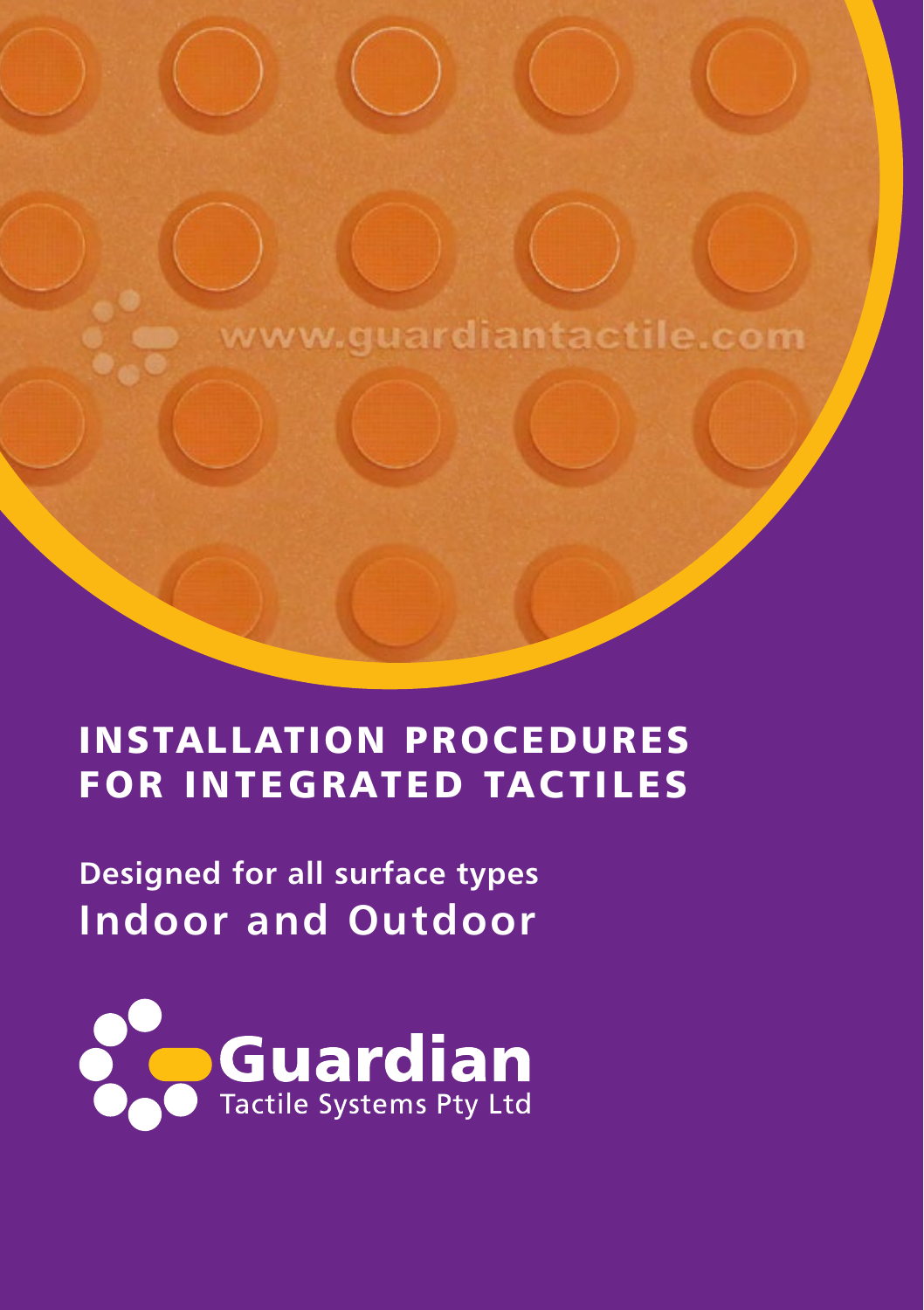

### Please read carefully prior to installation

- $\bullet$  Surface MUST be dry for at least 3 days
- Newly laid concrete or asphalt must cure a minimum period of 21 days
- For outdoor installations, a 2mm gap between each tactile is required for expansion and contraction
- $\bullet$  Surfaces MUST be free of dust, dirt and debris
- $\Theta$  Do not install tactiles over holes or expansion gaps
- $\bullet$  Do not cut through tactile nodules as this will create a pedestrian trip hazard

### PERSONAL PROTECTIVE EQUIPMENT (PPE) IS REQUIRED WHEN HANDLING PRIMER





eye **PROTECTION** 



**BREATHING PROTECTION** 

**Always read the emergency procedure before** applying surface primer

 $\bullet$  Material Safety Data Sheets are available online www.guardiantactile.com/msds

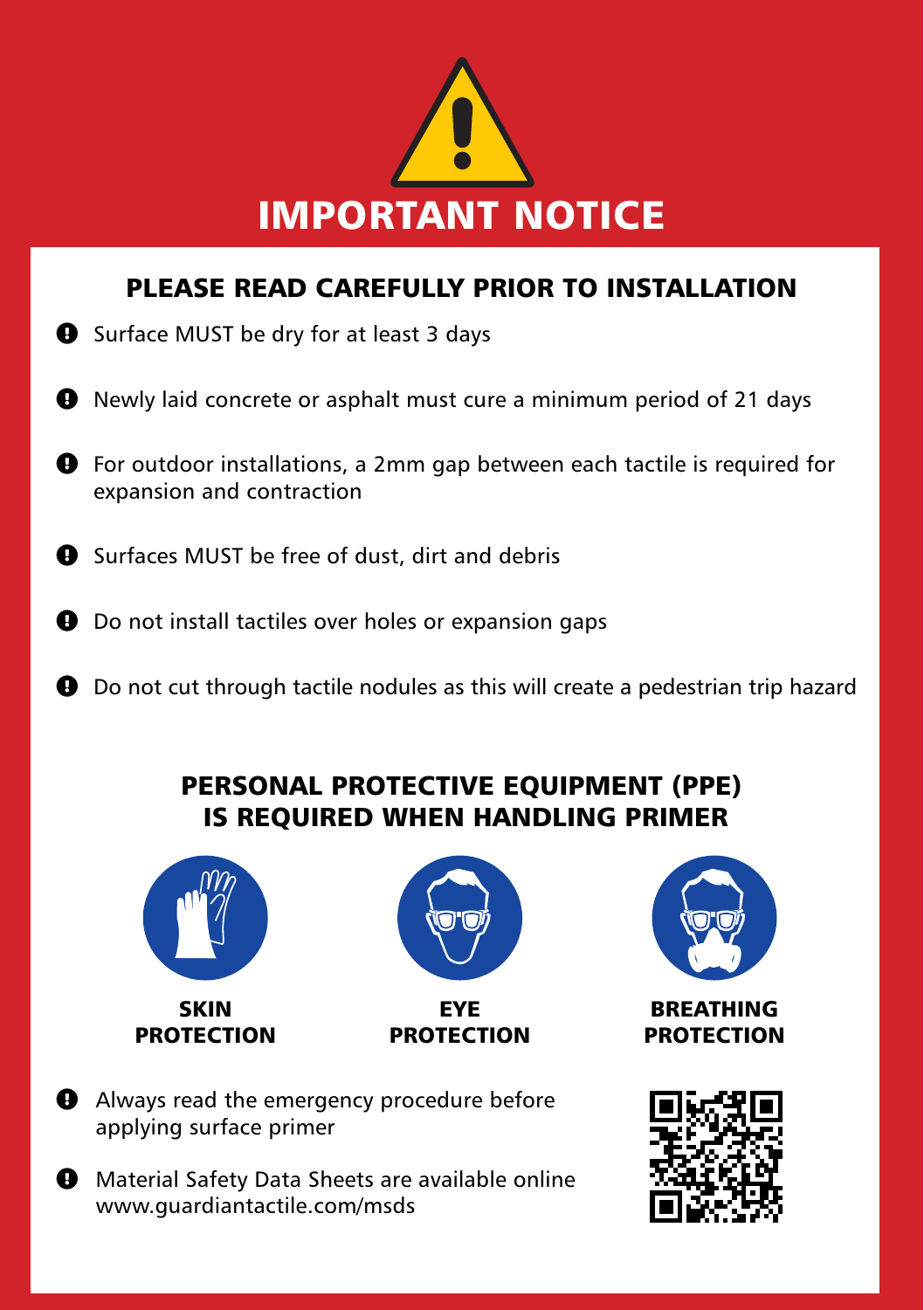# **Installation Procedure FOR EACH SUBSTRATE**

#### **CONCRETE**

4 Indoor Installation 5 Outdoor Installation

7 Exposed Aggregate (outdoor)

BITUMEN/ASPHALT 8 Smooth Surface Installation 9 Rough Surface Installation

10 Ceramic Tile/Vinyl (indoor/outdoor)

11 Brick Pavers (outdoor)

#### CARPET

12 Recessed Installation

- 13 Direct Installation
- 14 Timber/Chipboard/Plywood (indoor)
- 15 Timer Decking (outdoor)
- 16 Checker Plate (indoor/outdoor)
- 17 Galvanised Sheet Application
- 18 H Primer Application

**Please contact the office if you have any further enquiries or are in any doubt about correct installation procedures**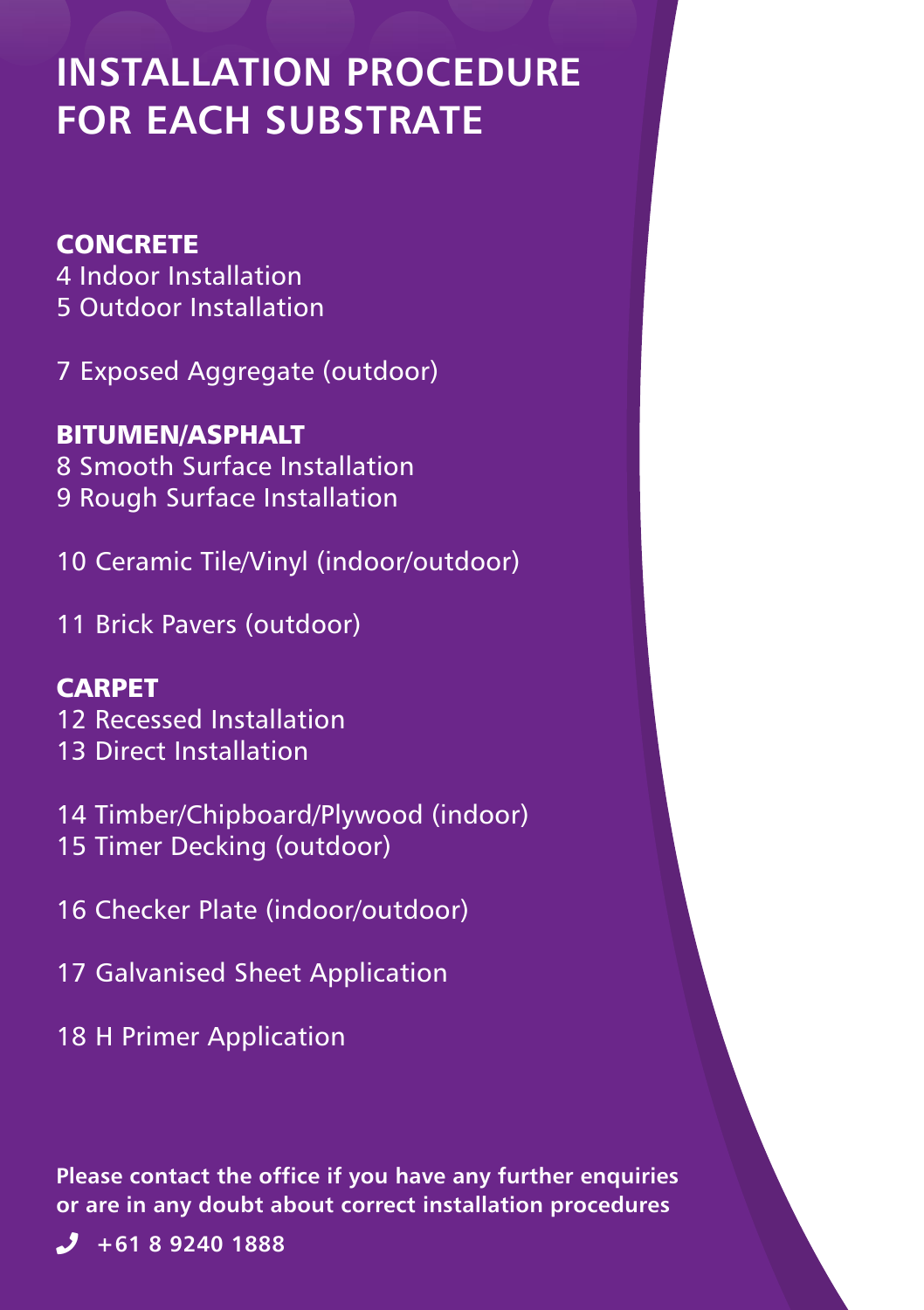# **CONCRETE (INDOOR)**

- $\Theta$  New concrete must be cured for a minimum of 21 days
- **Q** All concrete must be dry for 3 days
- 1. Installation Setup:
	- **Q** Concrete must be dry for at least 3 days. Poor adhesion will occur if area is not dry.
	- $\Box$  Mark out the area to be tiled using a straight edge or chalk line.
- 2. PREPARING SURFACE AREA:

 $\square$  Rough and pre-sealed concrete requires a light sanding.

- $\square$  Concrete must be as flat as possible without any raised obstructions or undulations. If necessary, use a grinder with the appropriate disc to flatten the surface.
- $\square$  Remove all dust, dirt and debris with a vacuum cleaner. Poor adhesion will occur if area is not cleaned properly.
- $\Theta$  Do not install tactiles over holes or expansion gaps. Tactiles should stop short of expansion joints and then continue on other side.
- 3. TACTILE Application:
	- $\Box$  Partially remove backing sheet 100mm from the top edge.
	- $\square$  Position the top edge of the tactile on the corner edge of the marked area.
	- $\square$  Slowly lay down the tactile while removing the backing sheet.
	- $\square$  Repeat the process until the tactiles cover the marked area.
	- $\theta$  Adhesive backing will bond immediately.
- 4. COMPLETE Installation:
	- $\square$  Using a wooden block and hammer, tap the flat and then raised surface of each tactile.
	- $\square$  Tactiles can be walked on immediately.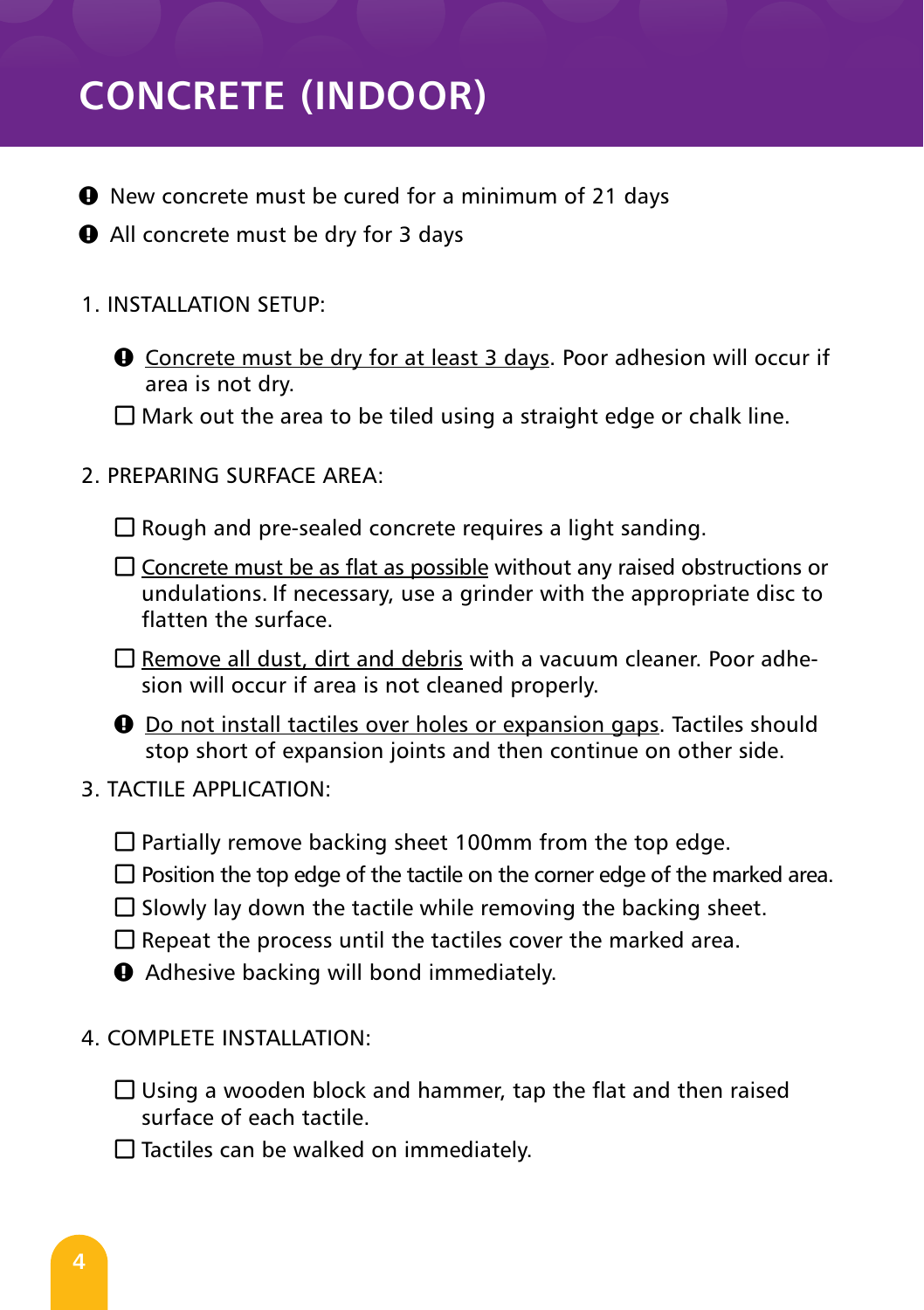# **CONCRETE (OUTDOOR)**

- $\Theta$  New concrete must be cured for a minimum of 21 days
- **Q** All concrete must be dry for 3 days
- $\Theta$  A 2mm gap is required between each tactile for outdoor installations
- 1. Installation Setup:
	- **Q** Concrete must be dry for at least 3 days. Poor adhesion will occur if area is not dry.

 $\Box$  Mark out the area to be tiled using a straight edge or chalk line allowing for a 2mm gap between each tactile.

2. PREPARING SURFACE AREA:

 $\Box$  Rough and pre-sealed concrete requires a light sanding.

- $\square$  Concrete must be as flat as possible without any raised obstructions or undulations. If necessary, use a grinder with the appropriate disc to flatten the surface.
- $\Box$  Remove all dust, dirt and debris with a leaf blower. Poor adhesion will occur if area is not cleaned properly.
- $\Theta$  Do not install tactiles over holes or expansion gaps. Tactiles should stop short of expansion joints and then continue on other side.

#### 3. D PRIMER APPLICATION:

- $\square$  Apply masking tape around the outside of the marked area.
- $\Box$  Stir D Primer well before use.
- $\Box$  Apply a thin and even coat of D Primer using the supplied applicator.
- $\Box$  Allow D Primer to go over the tape edge to achieve full coverage.
- $\square$  Wait 5 minutes before removing masking tape.
- $\square$  Allow D Primer to become COMPLETELY DRY (allow for 1 hour minimum). Humid and/or cool conditions will require a longer drying period.

continued...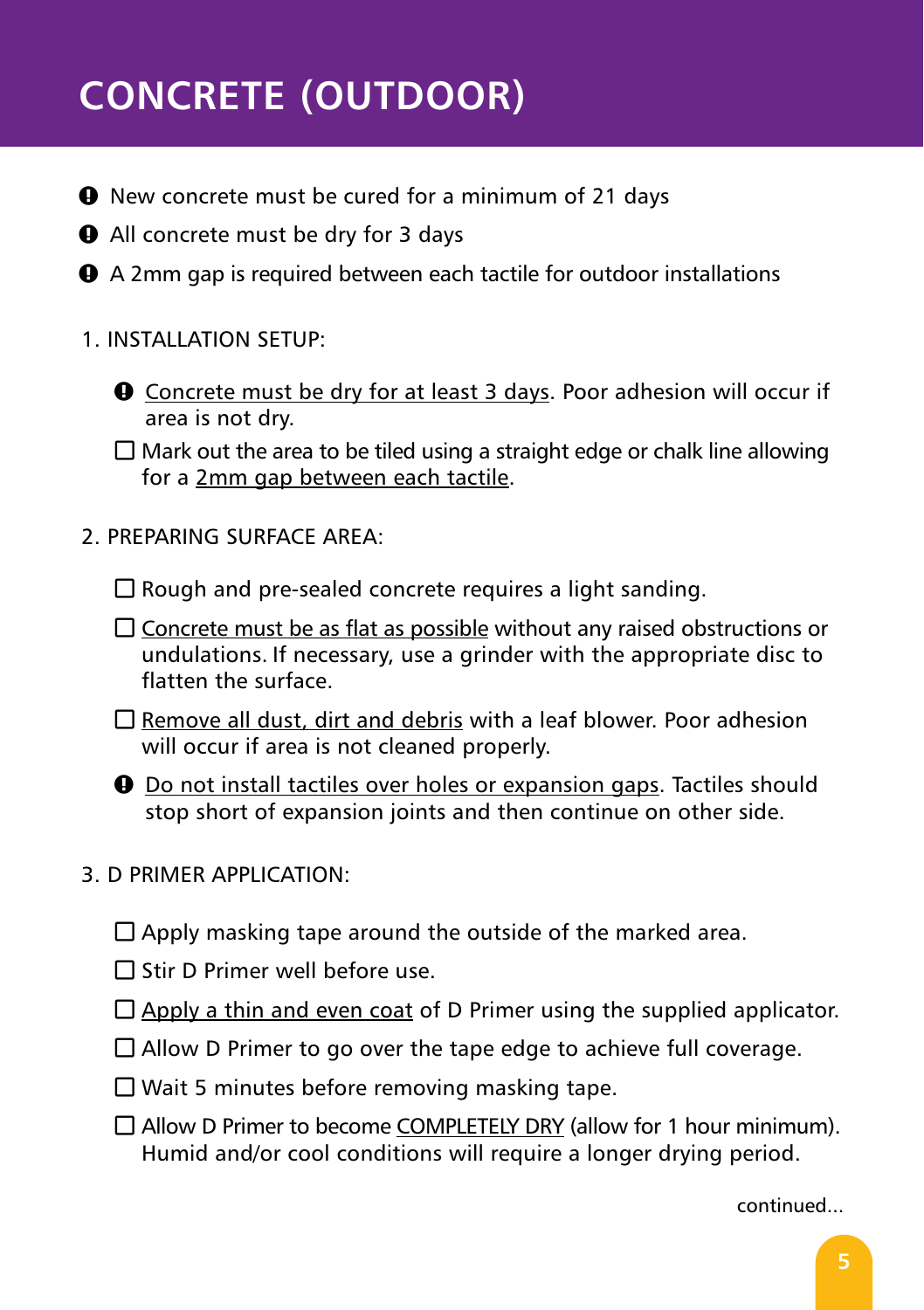# **CONCRETE (OUTDOOR) continued**

#### 4. TACTILE Application:

- $\square$  Partially remove backing sheet 100mm from the top edge.
- $\square$  Position the top edge of the tactile on the corner edge of the marked area.
- $\square$  Slowly lay down the tactile while removing the backing sheet.
- n A 2mm gap between each tactile is required for expansion and contraction.
- $\square$  Repeat the process until the tactiles cover the marked area.
- $\theta$  Adhesive backing will bond immediately.
- 5. COMPLETE Installation:
	- $\square$  Using a wooden block and hammer, tap the flat and then raised surface of each tactile.
	- $\square$  Tactiles can be walked on immediately.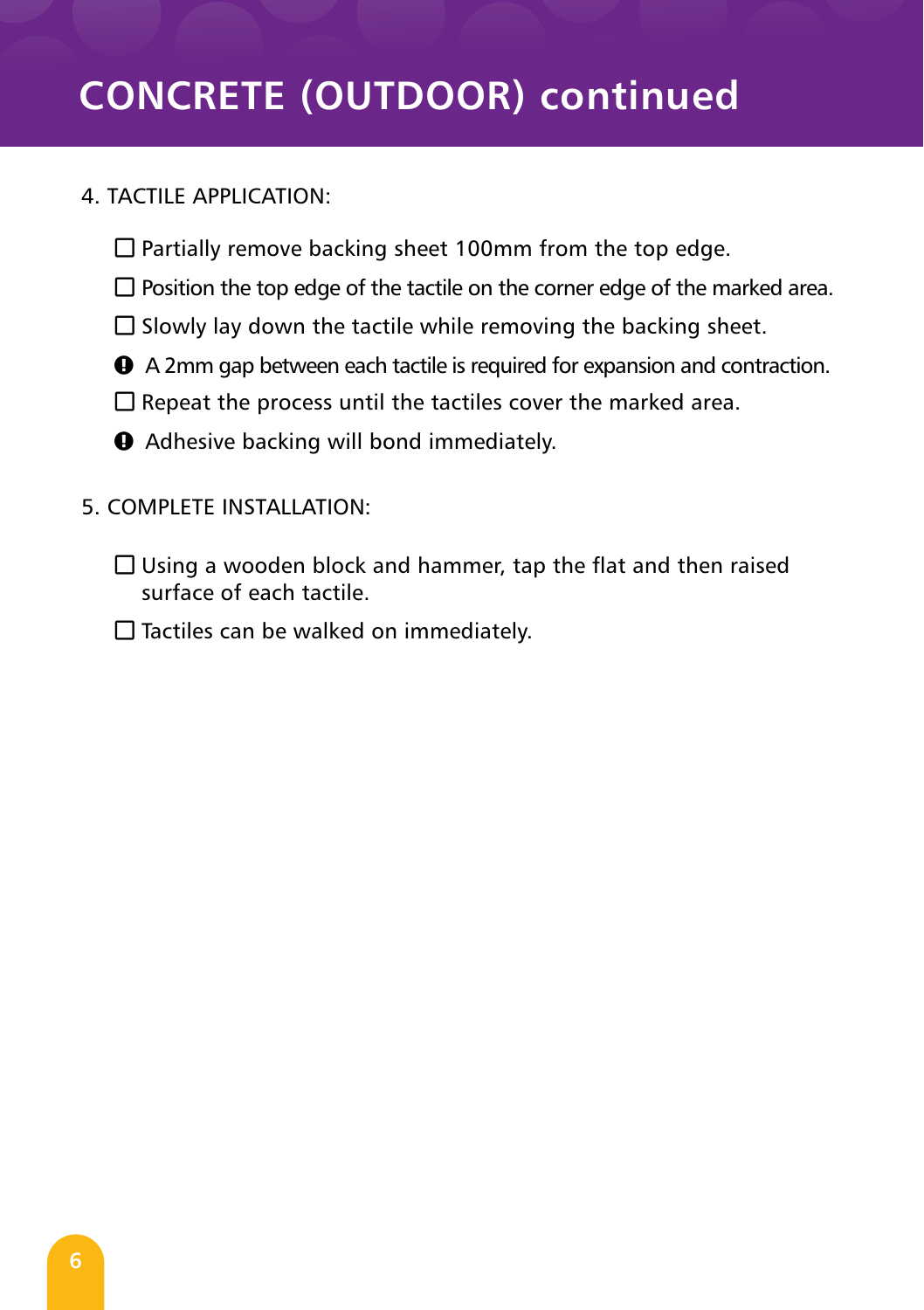# **EXPOSED AGGREGATE (OUTDOOR)**

- $\Theta$  New exposed aggregate must be cured for a minimum of 21 days
- **Q** Exposed aggregate must be dry for 1 day
- **●** A 2mm gap is required between each tactile for outdoor installations
- 1. Installation Setup:
	- $\bullet$  Exposed aggregate must be dry for at least 1 day. Poor adhesion will occur if area is not dry.

 $\Box$  Mark out the area to be tiled using a straight edge or chalk line allowing for a 2mm gap between each tactile.

- 2. PREPARING SURFACE AREA:
	- $\square$  Exposed aggregate must be as flat as possible without any raised obstructions or undulations. If necessary, use a grinder with the appropriate disc to flatten the surface.
	- $\Box$  Remove all dust, dirt and debris with a leaf blower. Poor adhesion will occur if area is not cleaned properly.
	- $\bullet$  Do not install tactiles over holes or expansion gaps. Tactiles should stop short of expansion joints and then continue on other side.

#### 3. H PRIMER APPLICATION:

 $\Box$  Refer to H Primer instructions on page 18.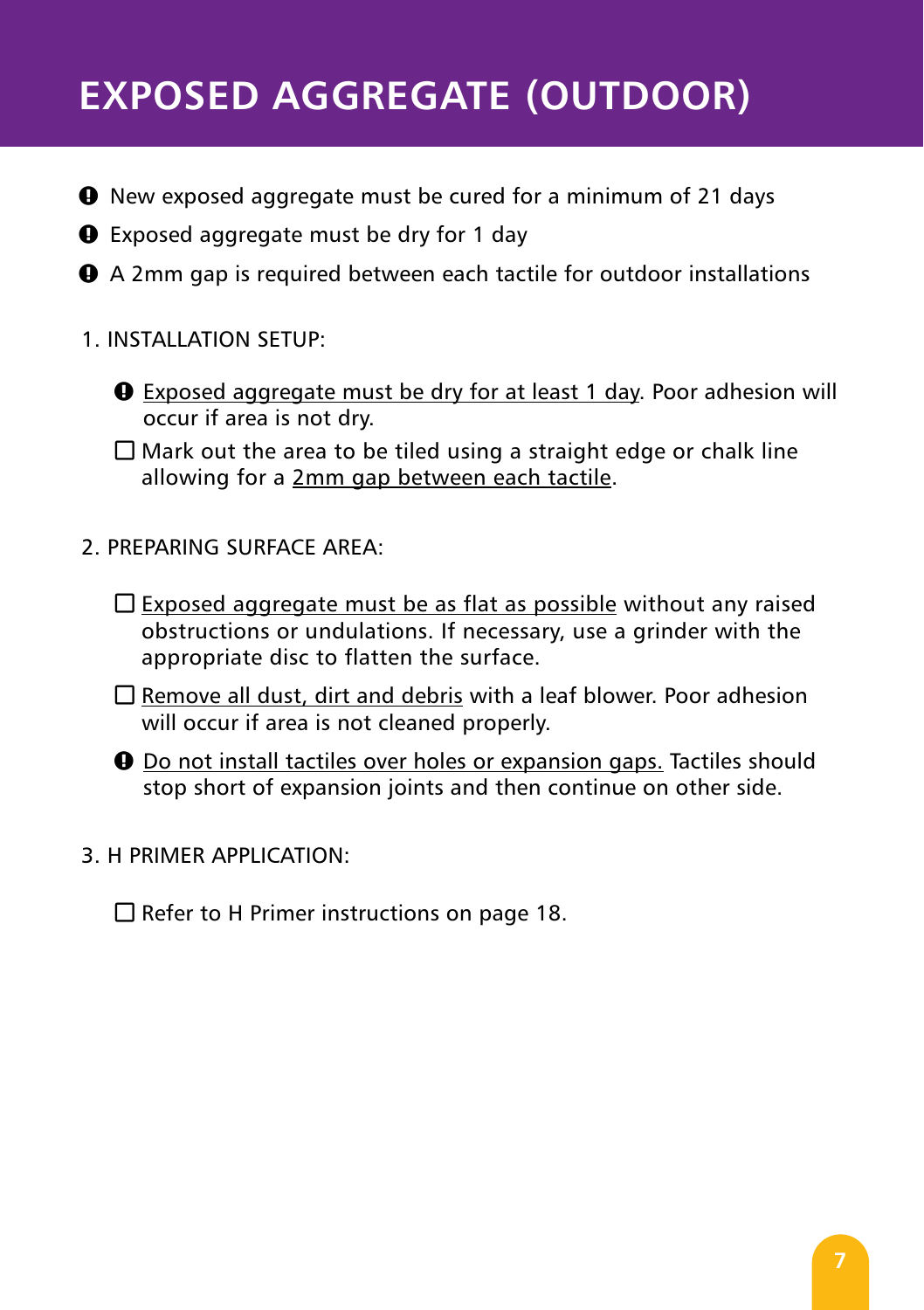### **BITUMEN/ASPHALT (SMOOTH SURFACE)**

- **O** New bitumen/asphalt must be cured for a minimum of 21 days
- $\Theta$  Bitumen/asphalt must be dry for 1 day
- **●** A 2mm gap is required between each tactile for outdoor installations
- 1. Installation Setup:
	- $\Theta$  Bitumen/asphalt must be dry for at least 1 day. Poor adhesion will occur if area is not dry.
	- $\square$  Mark out the area to be tiled using a straight edge or chalk line allowing for a 2mm gap between each tactile.
- 2. PREPARING SURFACE AREA:
	- $\square$  Bitumen/asphalt must be as flat as possible without any raised obstructions or undulations. If necessary, use a grinder with the appropriate disc to flatten the surface.
	- $\Box$  Remove all dust, dirt and debris with a leaf blower. Poor adhesion will occur if area is not cleaned properly.
	- $\Theta$  Do not install tactiles over holes. Tactiles should stop short of large gaps and then continue on other side.
- 3. H PRIMER APPLICATION:

 $\square$  Refer to H Primer instructions on page 18.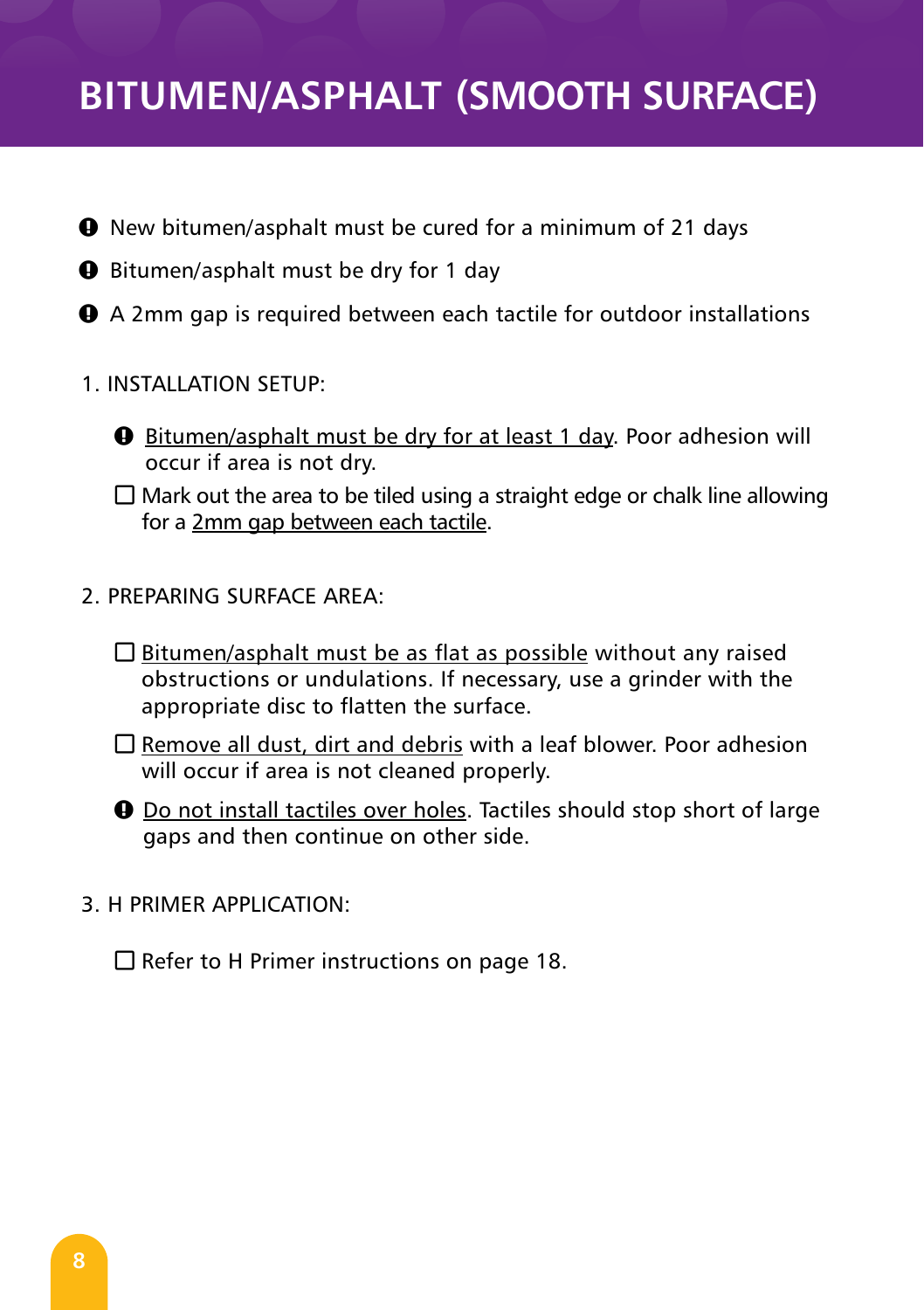### **BITUMEN/ASPHALT (ROUGH SURFACE)**

- **O** New bitumen/asphalt must be cured for a minimum of 21 days
- $\Theta$  Bitumen/asphalt must be dry for 1 day
- **Q** A 2mm gap is required between each tactile for outdoor installations
- 1. Installation Setup:
	- $\Theta$  Bitumen/asphalt must be dry for at least 1 day. Poor adhesion will occur if area is not dry.
	- $\square$  Mark out the area to be tiled using a straight edge or chalk line allowing for a 2mm gap between each tactile.
- 2. PREPARING SURFACE AREA:
	- $\square$  Bitumen/asphalt must be as flat as possible without any raised obstructions or undulations. If necessary, use a grinder with the appropriate disc to flatten the surface.
	- $\Box$  Remove all dust, dirt and debris with a leaf blower. Poor adhesion will occur if area is not cleaned properly.
	- $\bullet$  Do not install tactiles over holes. Tactiles should stop short of large gaps and then continue on other side.
- 3. CHOICE OF APPLICATION:
	- $\Box$  If bitumen/asphalt is uneven or the gaps are too excessive, refer to galvanised sheet instructions on page 17.
	- $\Box$  For smoother substrates, refer to H Primer instructions on page 18.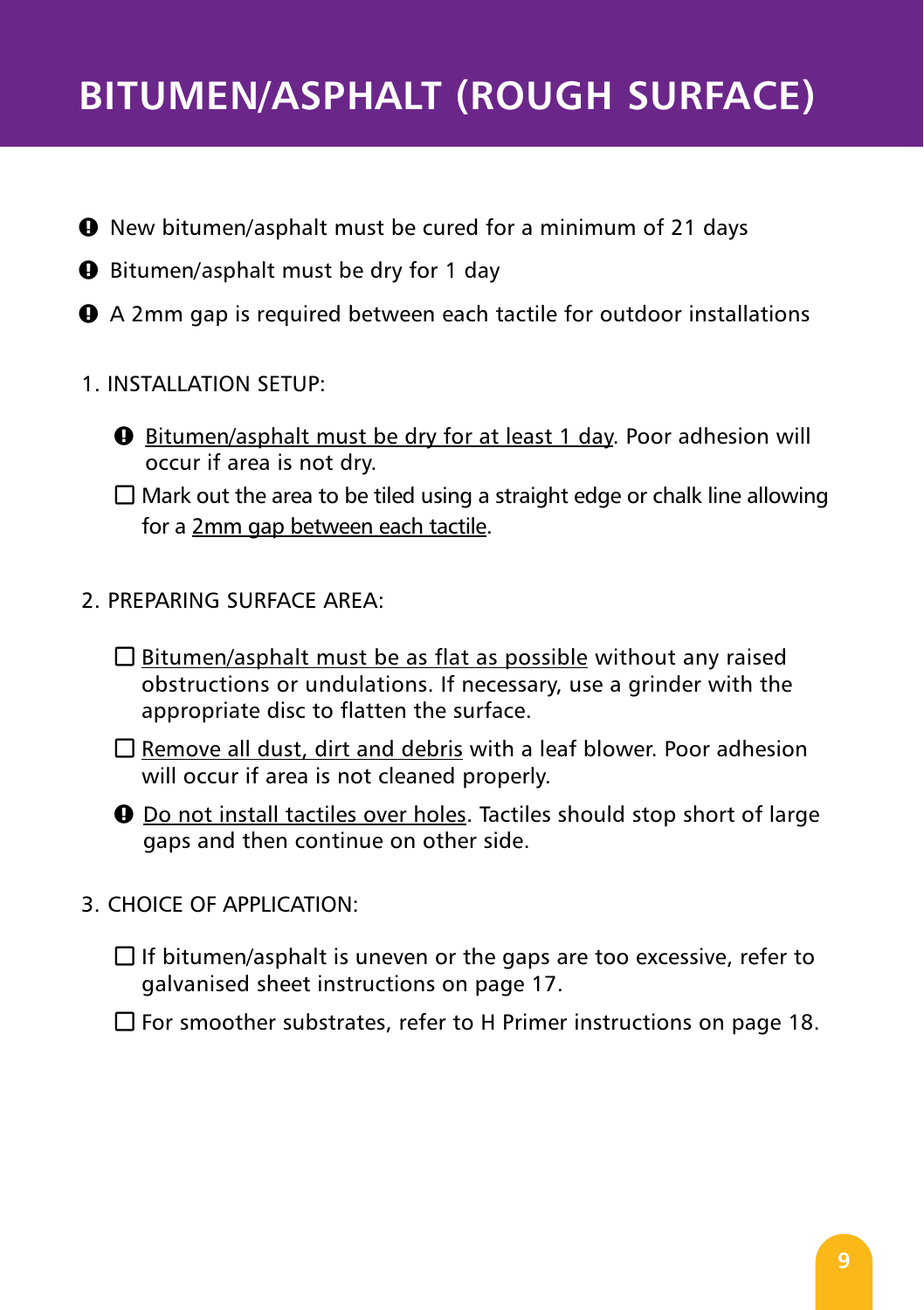### **CERAMIC TILE/VINYL (INDOOR/OUTDOOR)**

**Q** A 2mm gap is required between each tactile for outdoor installations

- 1. Installation Setup:
	- $\bullet$  Tiles/vinyl must be completely dry. Poor adhesion will occur if area is not dry.
	- $\Box$  Mark out the area to be tiled using a straight edge or chalk line. Allow for a 2mm gap between each tactile for outdoor installations.
- 2. PREPARING SURFACE AREA:
	- $\Box$  Tiles/vinyl must be as flat as possible without any raised obstructions or undulations. If necessary, use a sander with the appropriate disc to flatten the surface.
	- $\Box$  Remove all dust, dirt and debris using a vacuum cleaner/leaf blower. Poor adhesion will occur if area is not cleaned properly.

 $\Box$  Thoroughly clean area with a clean cloth and acetone. Ensure area is completely dry.

- 3. TACTILE Application:
	- $\square$  Partially remove backing sheet 100mm from the top edge.
	- $\square$  Position the top edge of the tactile on the corner edge of the marked area.
	- $\square$  Slowly lay down the tactile while removing the backing sheet.
	- **O** For outdoor installations, a 2mm gap between each tactile is required.
	- $\square$  Repeat the process until the tactiles cover the marked area.
	- $\Theta$  Adhesive backing will bond immediately.
- 4. COMPLETE Installation:
	- $\square$  Using a wooden block and hammer, tap the flat and then raised surface of each tactile.
	- $\square$  Tactiles can be walked on immediately.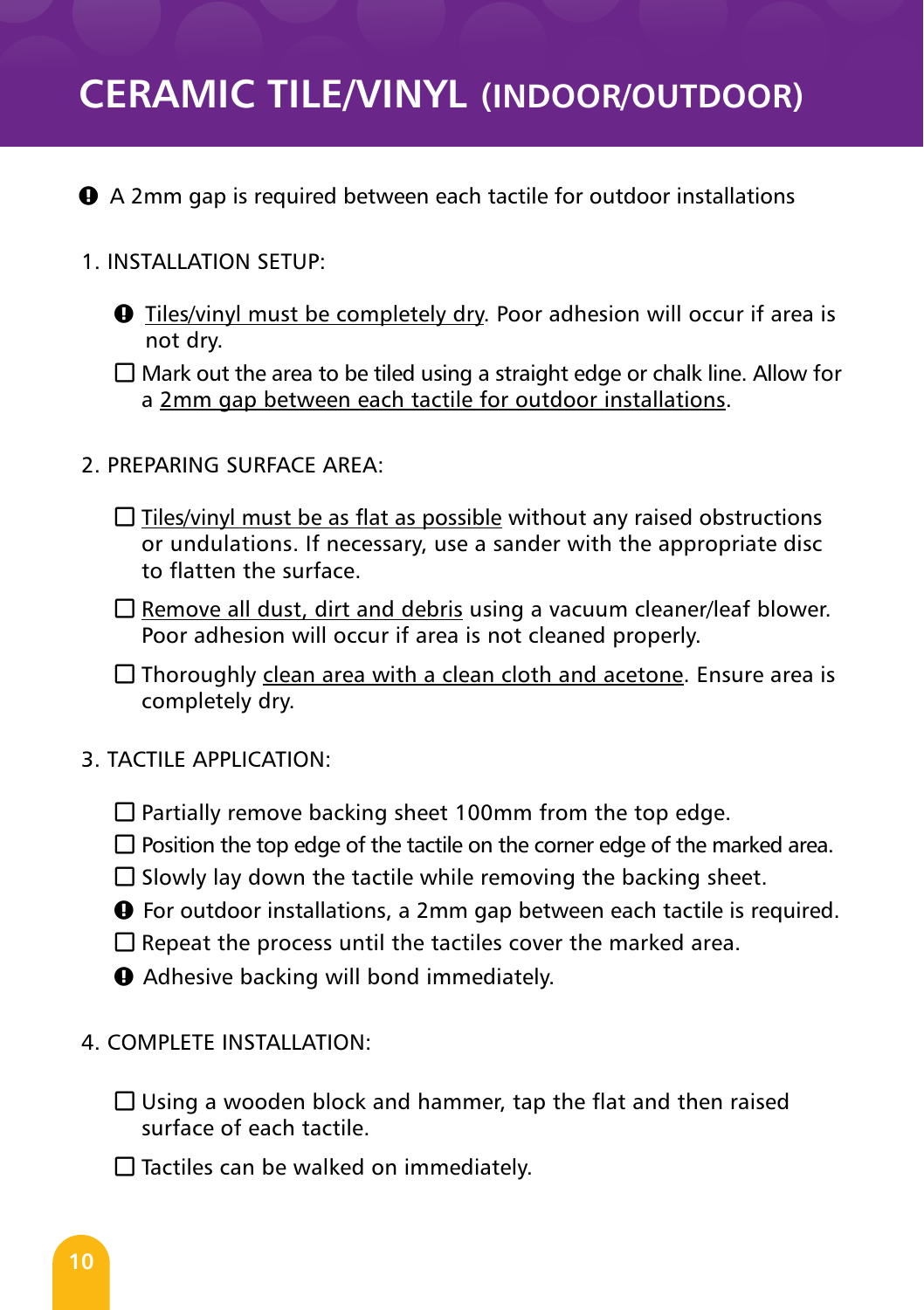# **BRICK PAVERS (OUTDOOR)**

- **Q** Brick pavers must be dry for 1 day
- **O** A 2mm gap is required between each tactile for outdoor installations

#### 1. Installation Setup:

- $\Theta$  Brick pavers must be dry for at least 1 day. Poor adhesion will occur if area is not dry.
- $\square$  Mark out the area to be tiled using a straight edge or chalk line allowing for a 2mm gap between each tactile.

 $\Box$  All brick pavers should be evenly laid and well compacted with no movement to ensure proper adhesion.

- 2. PREPARING SURFACE AREA:
	- $\square$  Brick pavers must be as flat as possible without any raised obstructions or undulations. If necessary, use a grinder with the appropriate disc to flatten the surface.
	- $\square$  Pre-sealed brick pavers require a light sanding.
	- $\Box$  Remove all dust, dirt and debris with a leaf blower. Poor adhesion will occur if area is not cleaned properly.
	- $\Theta$  Do not install tactiles over holes or large gaps. Tactiles should stop short of large gaps and then continue on other side.
- 3. H PRIMER APPLICATION:

 $\Box$  Refer to H Primer instructions on page 18.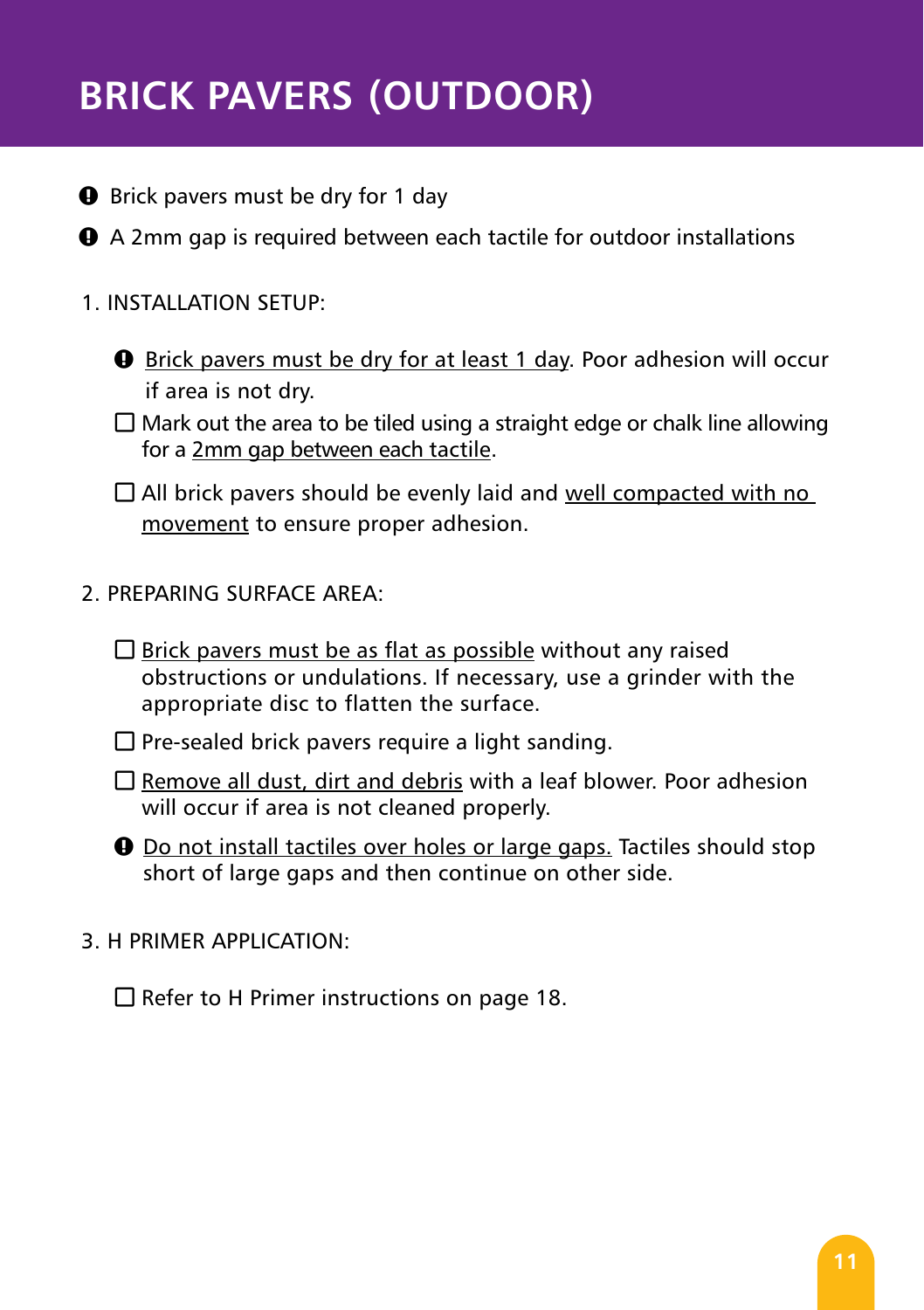# **CARPET (RECESSED)**

- 1. Installation Setup:
	- $\square$  Mark out the area to be tiled using a straight edge or chalk line.
	- $\square$  Secure plywood or MDF to the recessed area.
	- $\bullet$  Ensure tactiles are level with the carpet.
- 2. PREPARING SURFACE AREA:
	- $\square$  Plywood/MDF must be as flat as possible without any raised obstructions or undulations.
	- $\Box$  Remove all dust, dirt and debris with a vacuum cleaner. Poor adhesion will occur if area is not cleaned properly.
	- $\Box$  Thoroughly clean area with a clean cloth and acetone. Ensure area is completely dry.
- 3. TACTILE Application:
	- $\Box$  Partially remove backing sheet 100mm from the top edge.
	- $\square$  Position the top edge of the tactile on the corner edge of the marked area.
	- $\square$  Slowly lay down the tactile while removing the backing sheet.
	- $\Box$  Repeat the process until the tactiles cover the marked area.
	- $\Theta$  Adhesive backing will bond immediately.
- 4. COMPLETE Installation:
	- $\square$  Using a wooden block and hammer, tap the flat and then raised surface of each tactile.
	- $\Box$  Tactiles can be walked on immediately.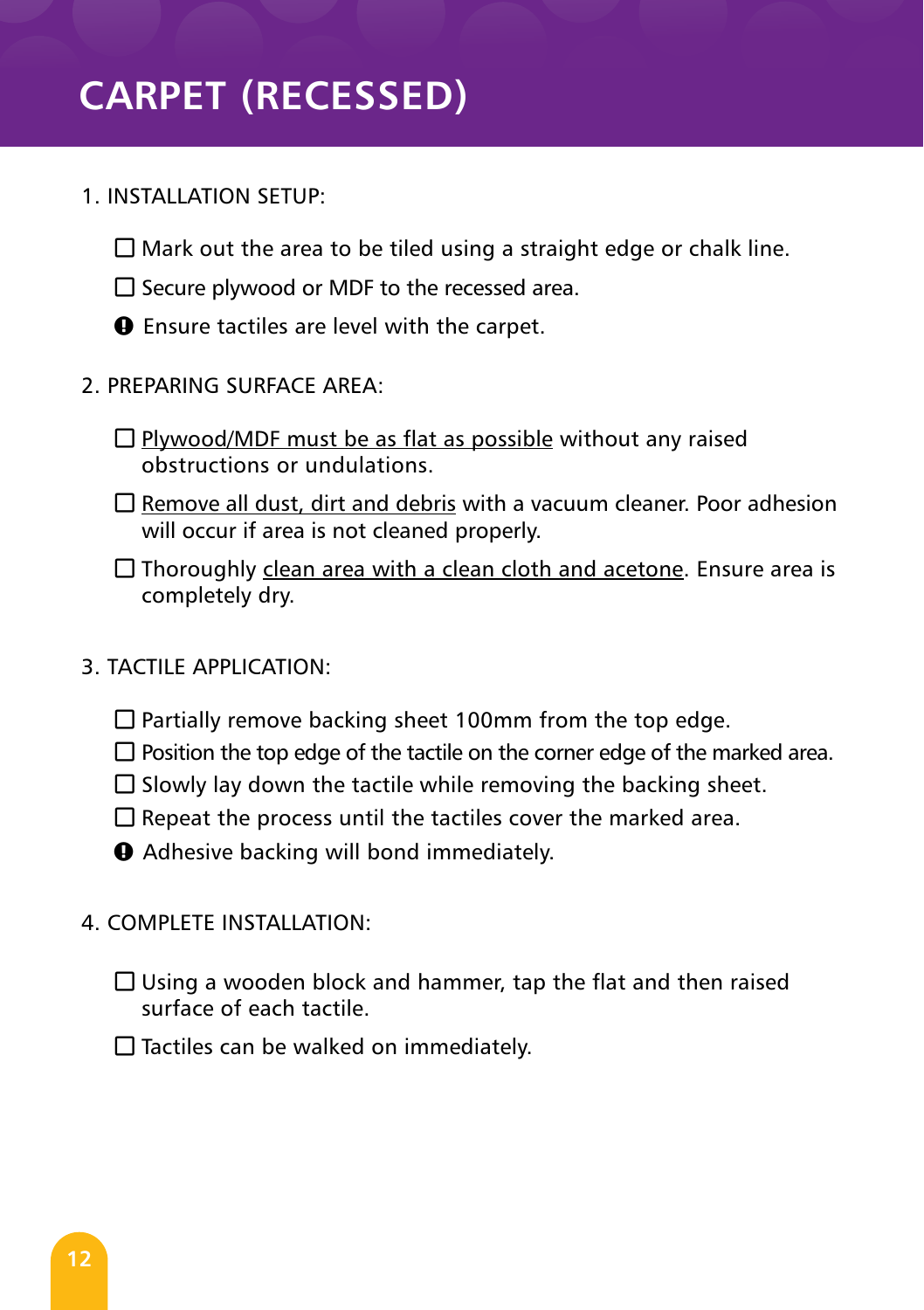# **CARPET (DIRECT)**

- 1. Installation Setup:
	- $\bullet$  Carpet must be completely dry. Poor adhesion will occur if surface is not dry.

 $\square$  Mark out the area to be tiled using a straight edge or chalk line.

- 2. PREPARING SURFACE AREA:
	- $\Box$  Carpet must be as flat as possible without any raised obstructions or undulations.
	- $\Box$  Remove all dust, dirt and debris with a vacuum cleaner. Poor adhesion will occur if area is not cleaned properly.
- 3. TACTILE Application:
	- $\square$  Partially remove backing sheet 100mm from the top edge.
	- $\Box$  Position the top edge of the tactile on the corner edge of the marked area.
	- $\square$  Slowly lay down the tactile while removing the backing sheet.
	- $\square$  Repeat the process until the tactiles cover the marked area.
	- $\theta$  Adhesive backing will bond immediately.
- 4. COMPLETE Installation:
	- $\Box$  Using a wooden block and hammer, tap the flat and then raised surface of each tactile.
	- $\square$  Tactiles can be walked on immediately.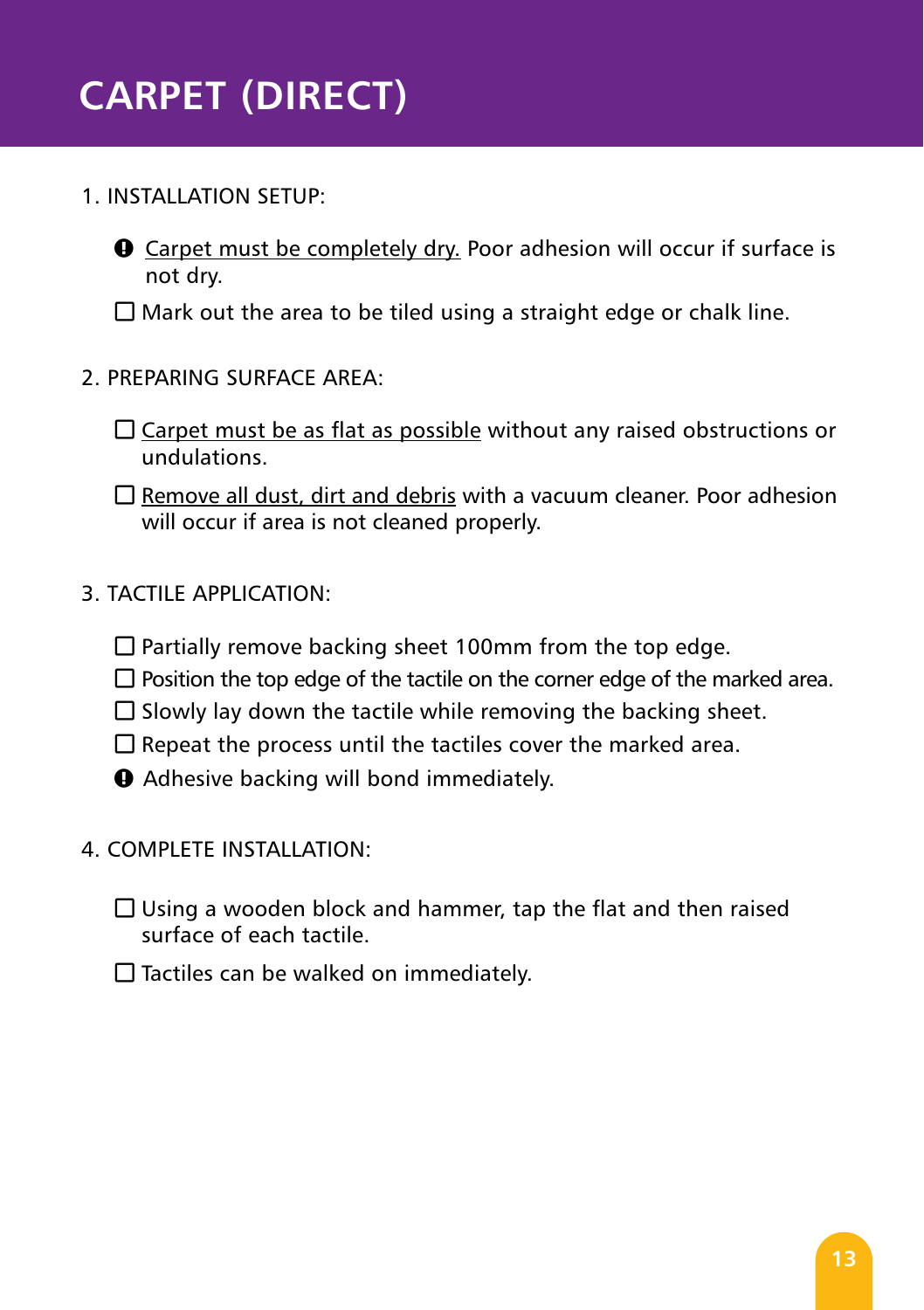### **TIMBER/CHIPBOARD/PLYWOOD (INDOOR)**

#### 1. Installation Setup:

 $\Theta$  Timber/chipboard/plywood must be completely dry. Poor adhesion will occur if area is not dry.

 $\Box$  Mark out the area to be tiled using a straight edge or chalk line.

- 2. PREPARING SURFACE AREA:
	- $\square$  Oiled or presealed wood requires sanding.
	- $\Box$  Timber/chipboard/plywood must be as flat as possible without any raised obstructions or undulations. If necessary, use a sander with the appropriate disc to flatten the surface.
	- $\Box$  Remove all dust, dirt and debris with a vacuum cleaner. Poor adhesion will occur if area is not cleaned properly.
	- $\square$  If painted or presealed, thoroughly clean area with a clean cloth and acetone. Ensure area is completely dry.
- 3. TACTILE Application:
	- $\Box$  Partially remove backing sheet 100mm from the top edge.
	- $\square$  Position the top edge of the tactile on the corner edge of the marked area.
	- $\square$  Slowly lay down the tactile while removing the backing sheet.
	- $\square$  Repeat the process until the tactiles cover the marked area.
	- $\Theta$  Adhesive backing will bond immediately.
- 4. COMPLETE Installation:
	- $\square$  Using a wooden block and hammer, tap the flat and then raised surface of each tactile.
	- $\Box$  Tactiles can be walked on immediately.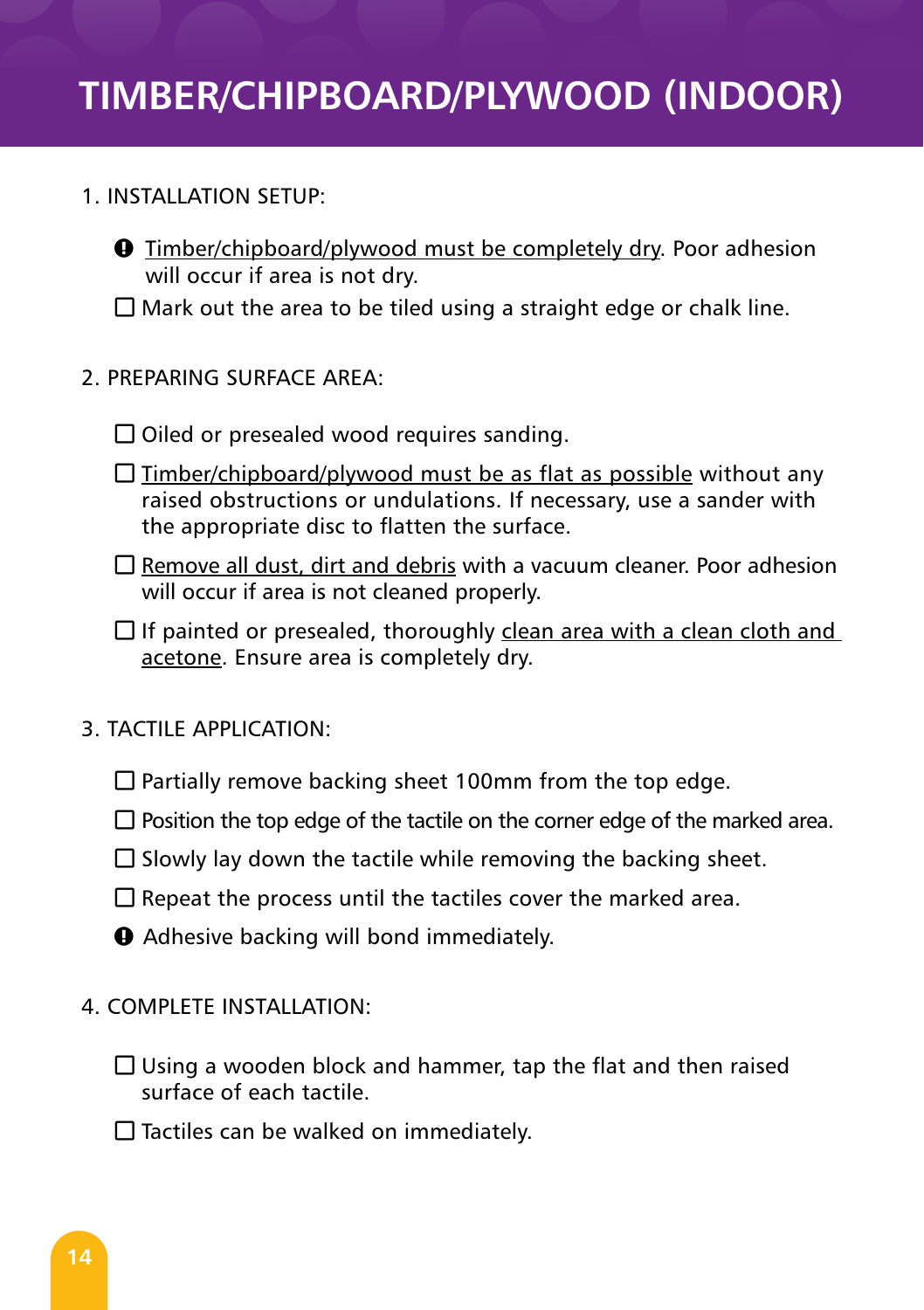# **TIMBER DECKING (OUTDOOR)**

**●** A 2mm gap is required between each tactile for outdoor installations

- 1. Installation Setup:
	- $\bullet$  Timber decking must be completely dry. Poor adhesion will occur if area is not dry.
	- $\square$  Mark out the area to be tiled using a straight edge or chalk line allowing for a 2mm gap between each tactile.
- 2. PREPARING SURFACE AREA:
	- $\Box$  Timber decking must be as flat as possible without any raised obstructions or undulations. If necessary, use a sander with the appropriate disc to flatten the surface.
	- $\Box$  Remove all dust, dirt and debris with a leaf blower. Poor adhesion will occur if area is not cleaned properly.
- 3. GALVANISED SHEET APPLICATION:

 $\square$  Refer to galvanised sheet instructions on page 17.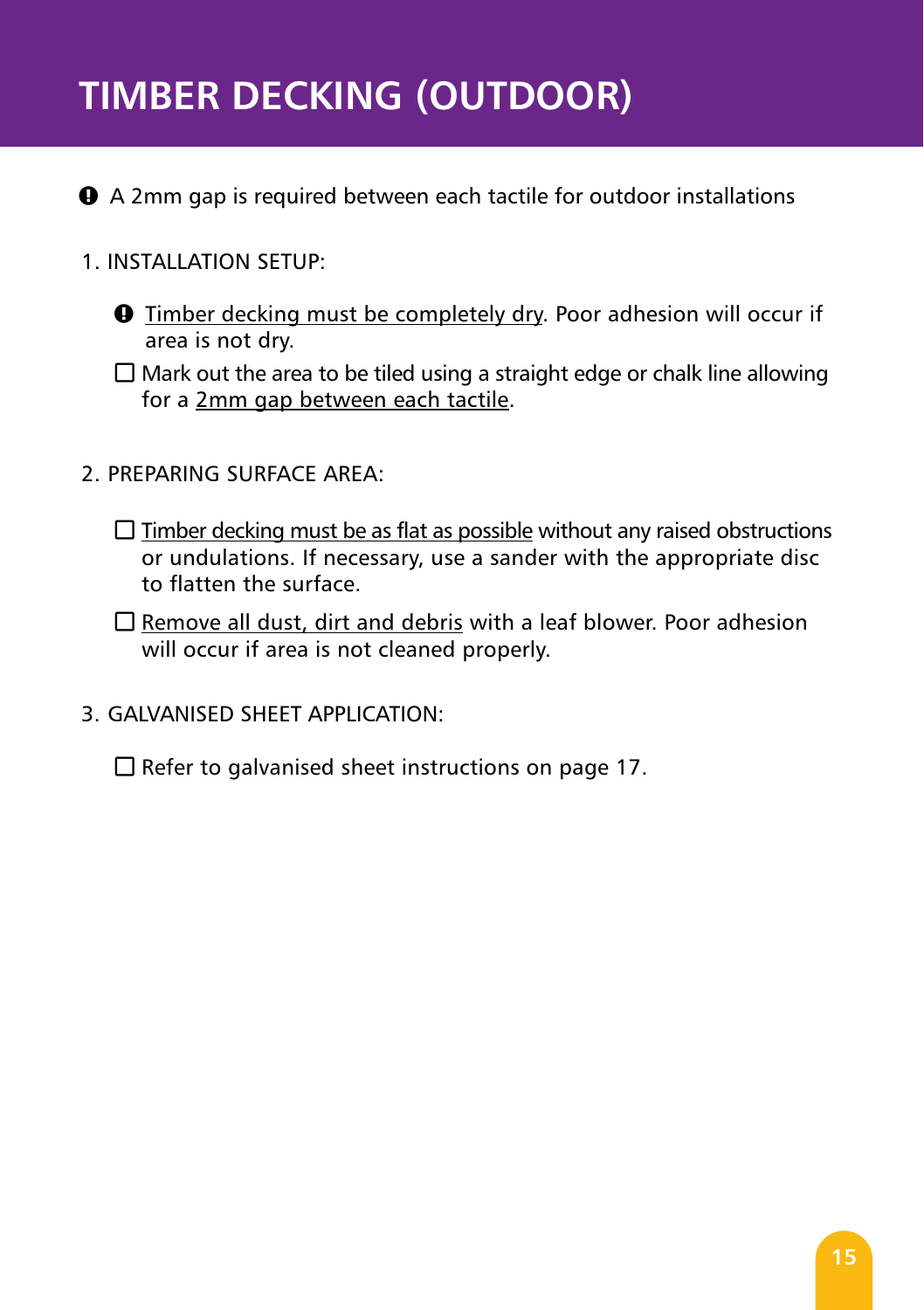### **CHECKER PLATE (INDOOR/OUTDOOR)**

- **Q** A 2mm gap is required between each tactile for outdoor installations
- 1. Installation Setup:
	- $\bullet$  Checker plate must be completely dry. Poor adhesion will occur if area is not dry.
	- $\Box$  Mark out the area to be tiled using a straight edge or chalk line. Allow for a 2mm gap between each tactile for outdoor installations.
- 2. PREPARING SURFACE AREA:
	- $\square$  Grind the raised surface of the checker plate until smooth.
	- $\square$  Remove all dust and dirt and debris using a vacuum cleaner/leaf blower. Poor adhesion will occur if area is not cleaned properly.
	- $\Box$  Thoroughly clean top of sheet with a clean cloth and acetone. Ensure sheet is completely dry.
- 3. TACTILE Application:
	- $\square$  Partially remove backing sheet 100mm from the top edge.
	- $\Box$  Position the top edge of the tactile on the corner edge of the marked area.
	- $\square$  Slowly lay down the tactile while removing the backing sheet.
	- $\Theta$  For outdoor installations, a 2mm gap between each tactile is required.
	- $\square$  Repeat the process until the tactiles cover the marked area.
	- $\Theta$  Adhesive backing will bond immediately.
- 4. COMPLETE Installation:
	- $\square$  Using a wooden block and hammer, tap the flat and then raised surface of each tactile.
	- $\square$  Tactiles can be walked on immediately.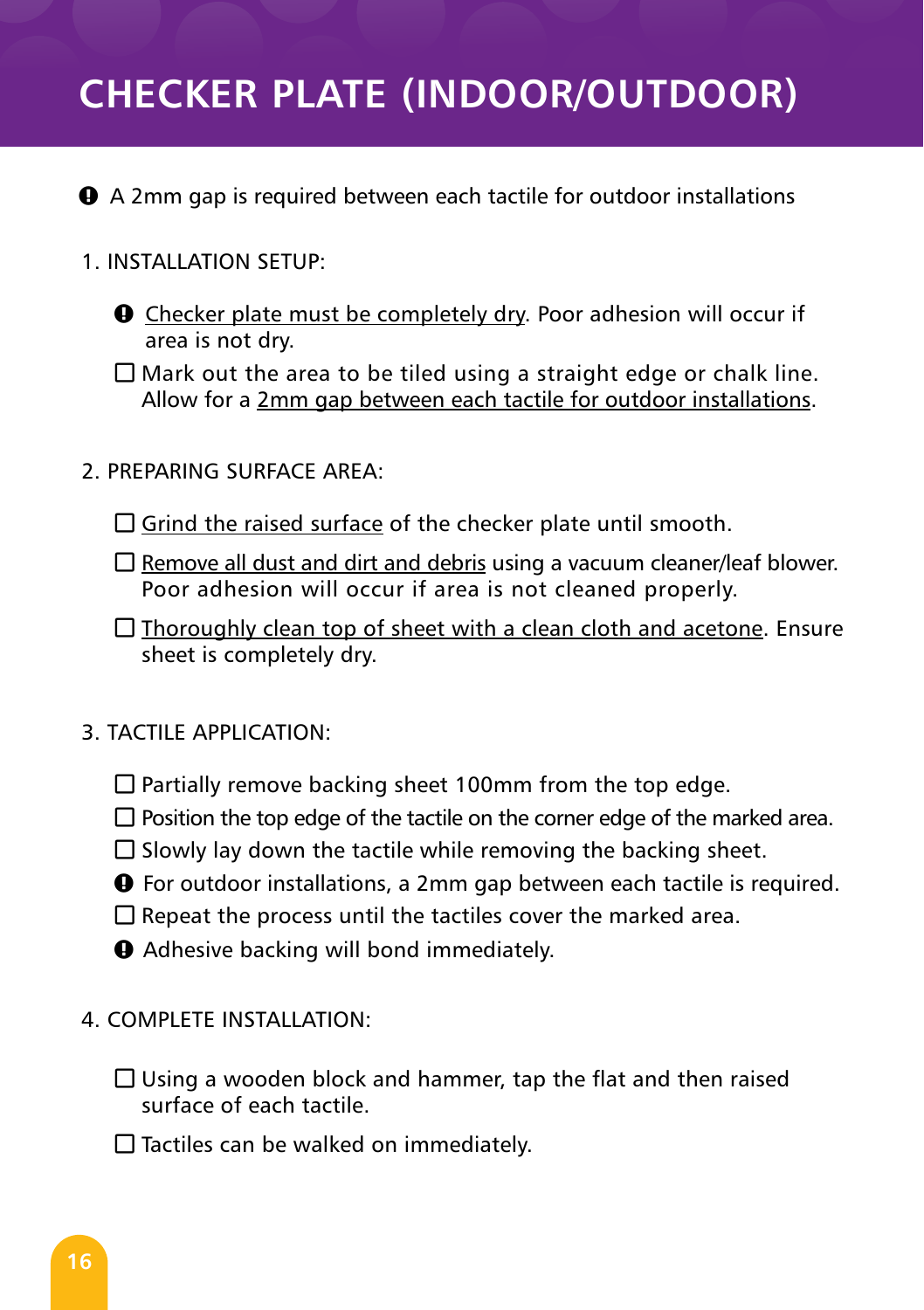# **Galvanised Sheet Application**

#### 1. Installation Setup:

- $\square$  Read the appropriate substrate instructions at the beginning.
- $\Box$  Apply silicon beading around internal marked area of substrate.
- $\square$  The second bead should be applied in a crisscross pattern within marked area.
- $\square$  Apply a 0.55mm galvanised sheet onto marked area.
- 2. GALVANISED sheet APPLICATION:
	- $\square$  Fix to bitumen/asphalt using concrete nails.
	- $\square$  Fix to timber decking using small countersunk external wood screws.
	- $\Box$  Fixings should be drilled 25 30mm from edge of sheet to avoid the corners and edges from buckling.
	- $\Theta$  Do not use excessive force to secure fixings as sheet may buckle.
	- $\Box$  Thoroughly clean top of sheet with a clean cloth and acetone. Ensure sheet is completely dry.
- 3. TACTILE Application:
	- $\square$  Partially remove backing sheet 100mm from the top edge.
	- $\square$  Position the top edge of the tactile on the corner edge of the marked area.
	- $\square$  Slowly lay down the tactile while removing the backing sheet.
	- $\Theta$  For outdoor installations, a 2mm gap between each tactile is required.
	- $\Box$  Repeat the process until the tactiles cover the marked area.
	- $\Theta$  Adhesive backing will bond immediately.
- 4. COMPLETE Installation:
	- $\square$  Using a wooden block and hammer, tap the flat and then raised surface of each tactile.
	- $\Box$  Apply a small bead of silicon around the perimeter and smooth off.
	- $\Box$  Tactiles can be walked on immediately.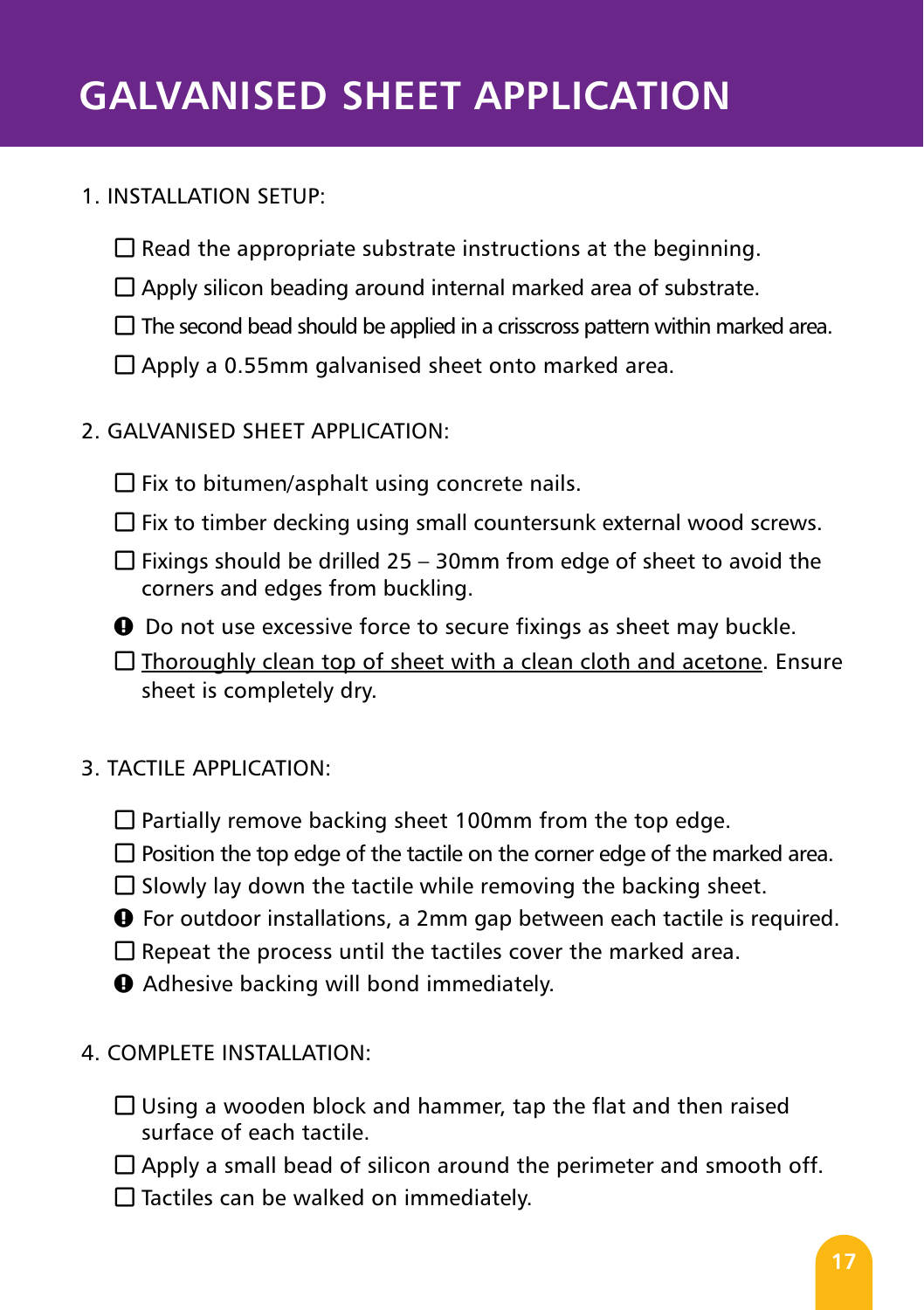### **H Primer Application**

#### **Please read instructions carefully prior to using H Primer**

- $\bullet$  Do not wait for the H Primer to dry completely as the tactiles will not bond properly and will lift after 1 day.
- $\bullet$  When installing onto bitumen/asphalt, test an area with H Primer to ensure bitumen/asphalt solvents do not react.
- n A 2mm gap is required between each tactile for outdoor installations.
- 1. Installation Setup:

 $\square$  Read the appropriate substrate instructions at the beginning.

- 2. H PRIMER APPLICATION:
	- $\square$  Apply masking tape around the outside of the marked area.
	- $\Box$  Punch a small hole in the end of the H Primer sausage.
	- $\Box$  Apply a thin and even coat of H Primer using the supplied applicator.
	- $\square$  Ensure substrate is evenly covered and all gaps are filled.
	- $\Box$  Allow H Primer to go over the tape edge to achieve full coverage.
	- $\bullet$  Waiting time between scraping is dependent on the humidity and substrate type.

**Q** H Primer will foam more on rough surfaces and less on smooth surfaces.

- $\Theta$  Scraping of H Primer can occur up to 3 times.
- $\Box$  Wait 15-20 minutes for foaming to occur, and then scrape off or spread excess foaming material.
- $\square$  Repeat the scraping process in 15-20 minute intervals until foaming has stopped.
- $\Box$  Remove masking tape and prepare installation whilst adhesive is still tacky to touch.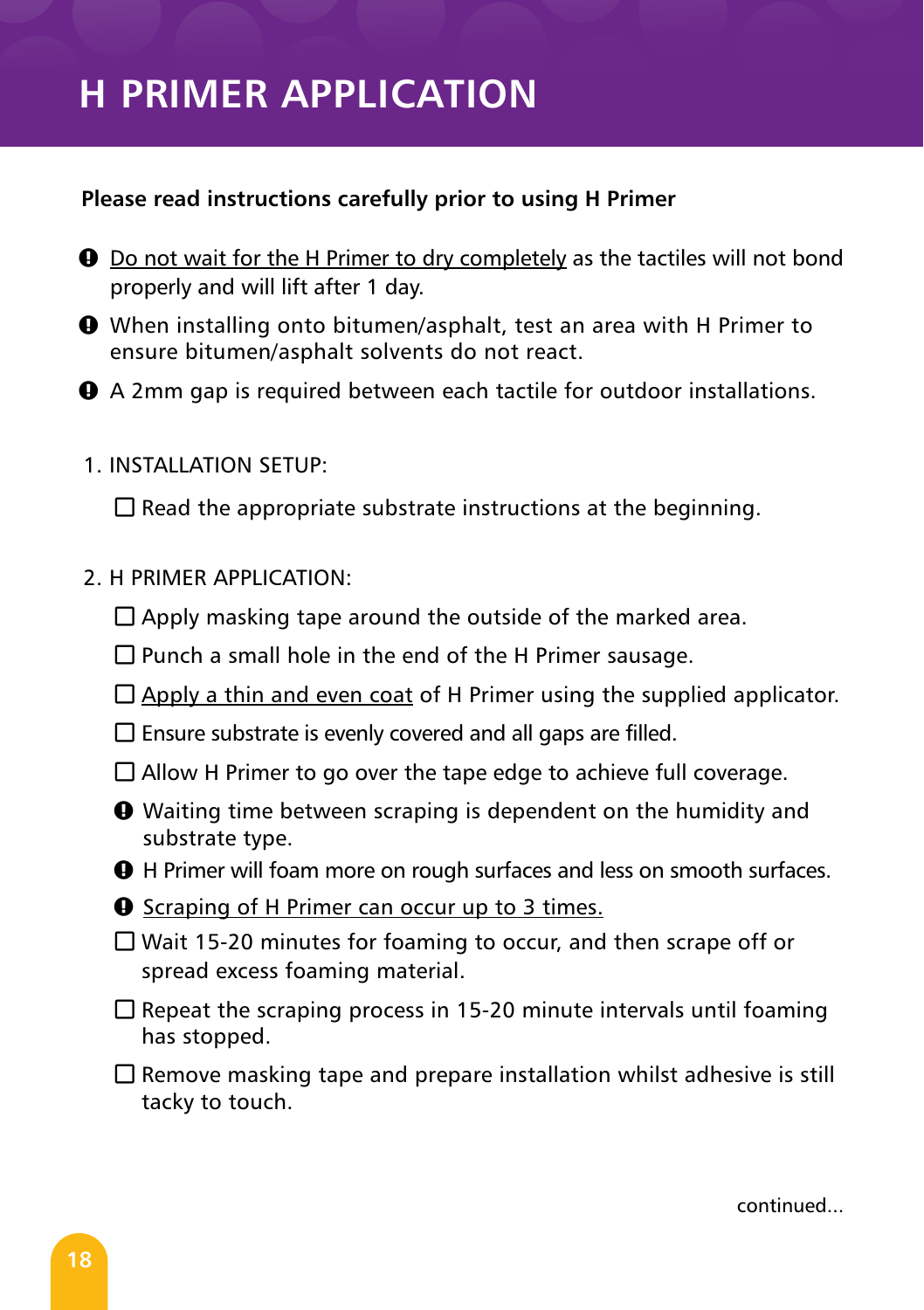#### 3. TACTILE APPLICATION:

- $\bullet$  Do not wait for the H Primer to dry completely as the tactiles will not bond properly and will lift after 1 day.
- $\Box$  Partially remove backing sheet 100mm from the top edge.
- $\square$  Position the top edge of the tactile on the corner edge of the marked area.
- $\square$  Slowly lay down the tactile while removing the backing sheet.
- $\bullet$  A 2mm gap between each tactile is required for expansion and contraction.
- $\square$  Repeat the process until the tactiles cover the marked area.
- 4. COMPLETE Installation:
	- $\square$  Using a wooden block and hammer, tap the flat and then raised surface of each tactile.
	- $\bullet$  After installing the tactiles allow for a curing period of 2-3 hours (a bit longer in colder weather) before walking on them.